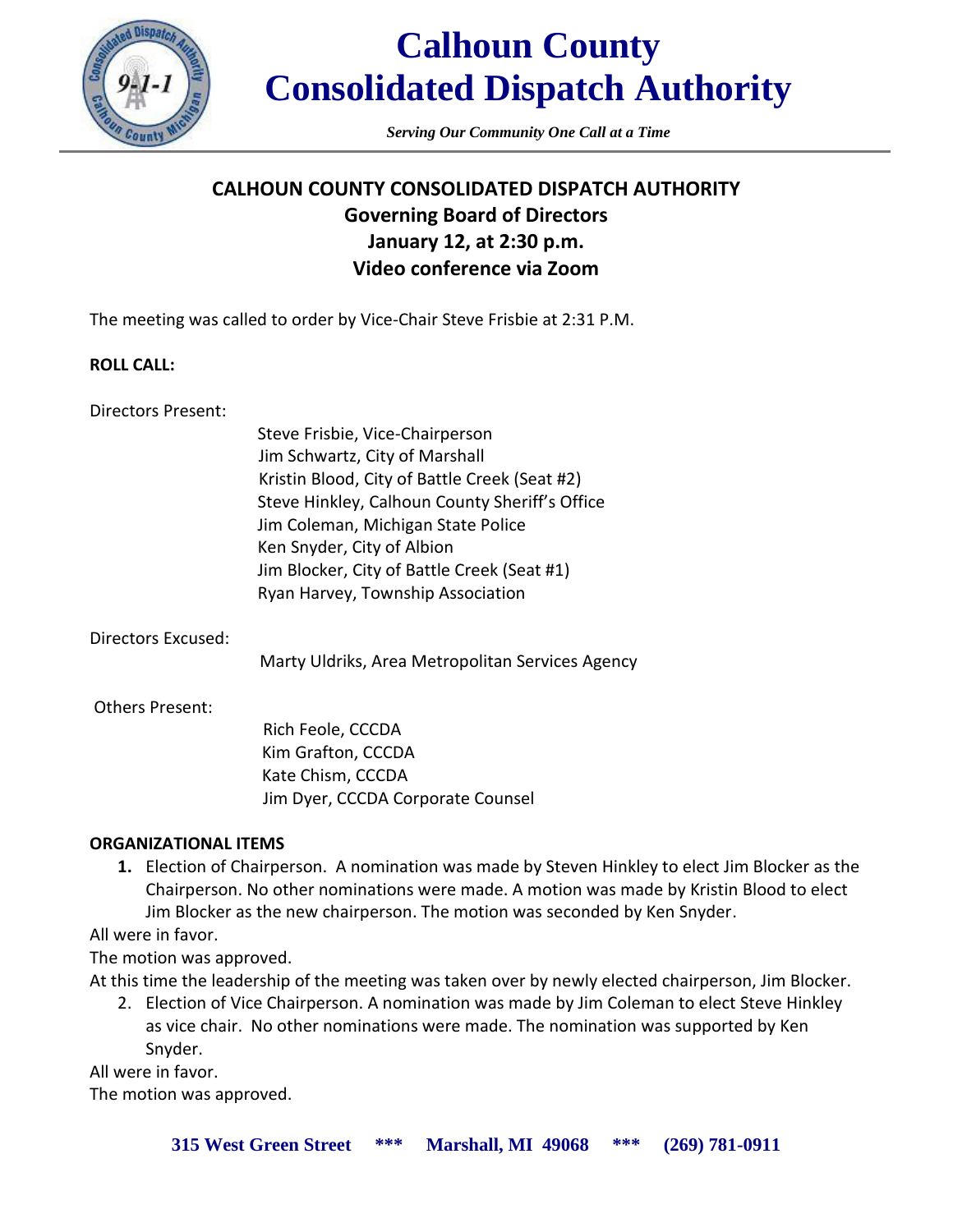

*Serving Our Community One Call at a Time*

#### **AGENDA APPROVAL**

A motion was made by Steve Frisbie to approve the January 12, 2021 CCCDA Governing Board agenda. The motion was seconded by Jim Coleman.

All were in favor. Motion was approved.

#### **MEETING MINUTES**

A motion was made by Steve Frisbie to accept the December 8, 2020, CCCDA Governing Board minutes. The motion was seconded by Jim Coleman.

All were in favor. Motion was approved.

# **PUBLIC COMMENT**

No public comment was provided.

#### **CONSENT AGENDA**

The following items were listed on the Board's consent agenda:

- 1. Excuse Absent Board Members
- 2. Check Register: December 1 December 31
- 3. Year-to-Date Budget Performance Reports
- 4. 2020 Year-to-Date Statistics
- 5. General Correspondence

A motion was made by Kristin Blood to approve the January 12, 2021 Consent Agenda. The motion was seconded by Jim Schwartz.

All were in favor. Motion was approved.

#### **INTRODUCTION OF NEW MEMBERS**

Each new member took a moment to introduce themselves briefly.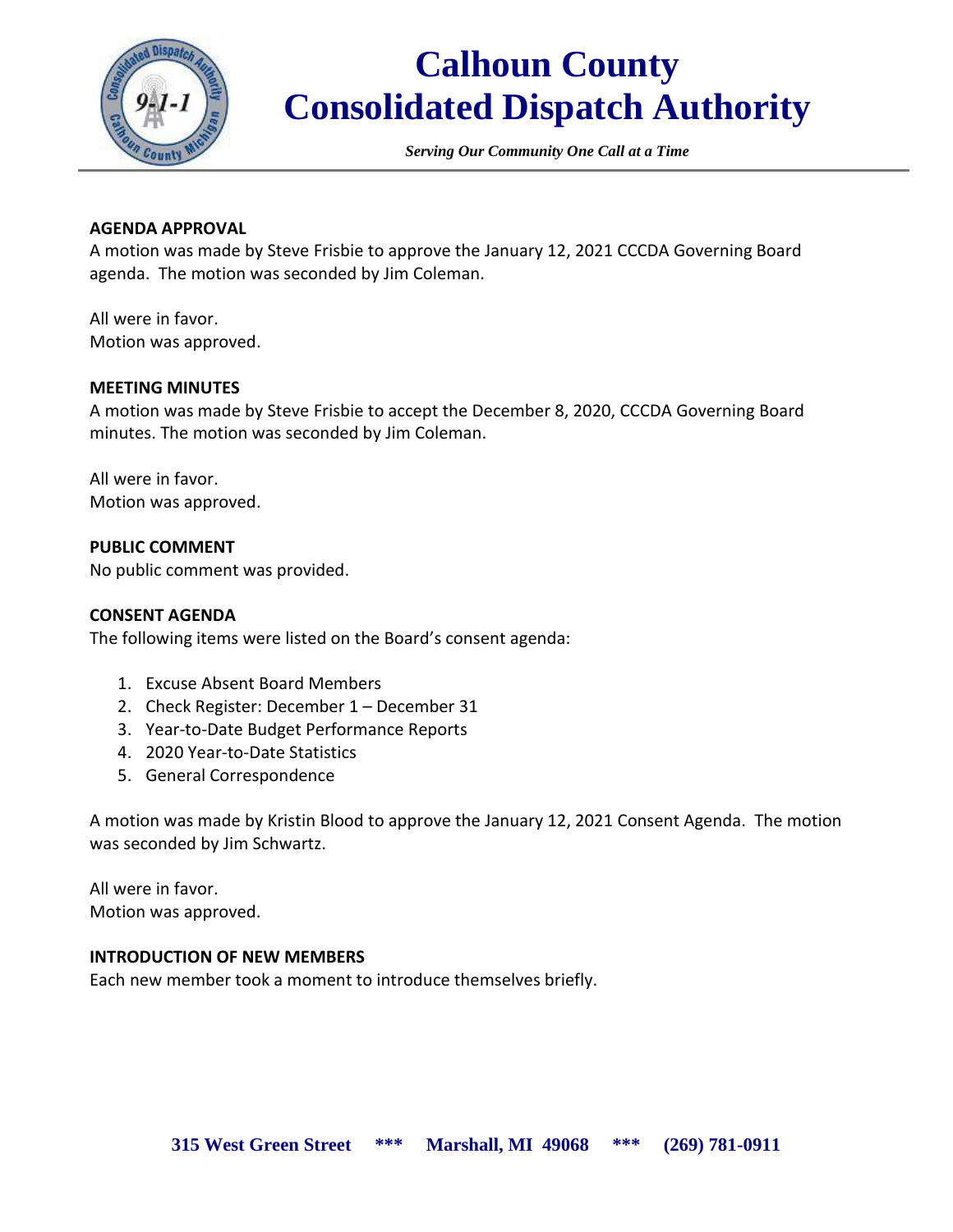

*Serving Our Community One Call at a Time*

# **EXECUTIVE DIRECTOR'S REPORT**

- 1. Welcome to new members: The new members have been sent copies of the bi laws and meeting dates.
- 2. Year end stats: Calculations are being completed and numbers will be sent out to municipalities this week.
- 3. COVID: vaccine is being made available to those staff members who want it. We have had no more positive cases in staff. Plexiglass has been installed to help separate consoles.
- 4. EOQ- Samantha Ritchie has been selected as the Employee of the Quarter.
- 5. MiSnap Login: Login need to be created by the chair and vice-chair so that electronic signatures can be completed on our annual state applications.
- 6. Grants: FEMA grant which was applied for was not approved as it was stated that the funds were due to an increased cost in operating expenses. However, we were approved for payroll reimbursement of \$42,675.00. We have received a total of \$267,105.00 in CARES Act Grant funds. We will continue to watch for available grant funds and apply for those.

#### **OLD BUSINESS None**

# **NEW BUSINESS**

1. Out of state travel approval. For those employees who have perfect attendance, a national 9- 1-1 training conference is part of the incentive. Approval for the travel out of state is needed by the board. It is also being requested that if an employee who has perfect attendance, but is not comfortable traveling at this time, due to COVID, they could have 36 hours of bonus comp time. This year is still an unknown as to whether or not conferences will actually take place. If the conferences do get canceled, the conferences will also be replaced with 36 hours of bonus comp time. A motion was made by Jim Colman. The motion was seconded by Ken Snyder. A short discussion took place regarding if a virtual option would be available for our staff.

All were in favor.

The motion passed.

# **PUBLIC COMMENTS**

No public comments were provided.

# **Board Comments**

No board comments were provided.

# **ADJOURNMENT**

A motion was made by Kristin Blood to adjourn the meeting. The motion was seconded by Jim Schwartz.